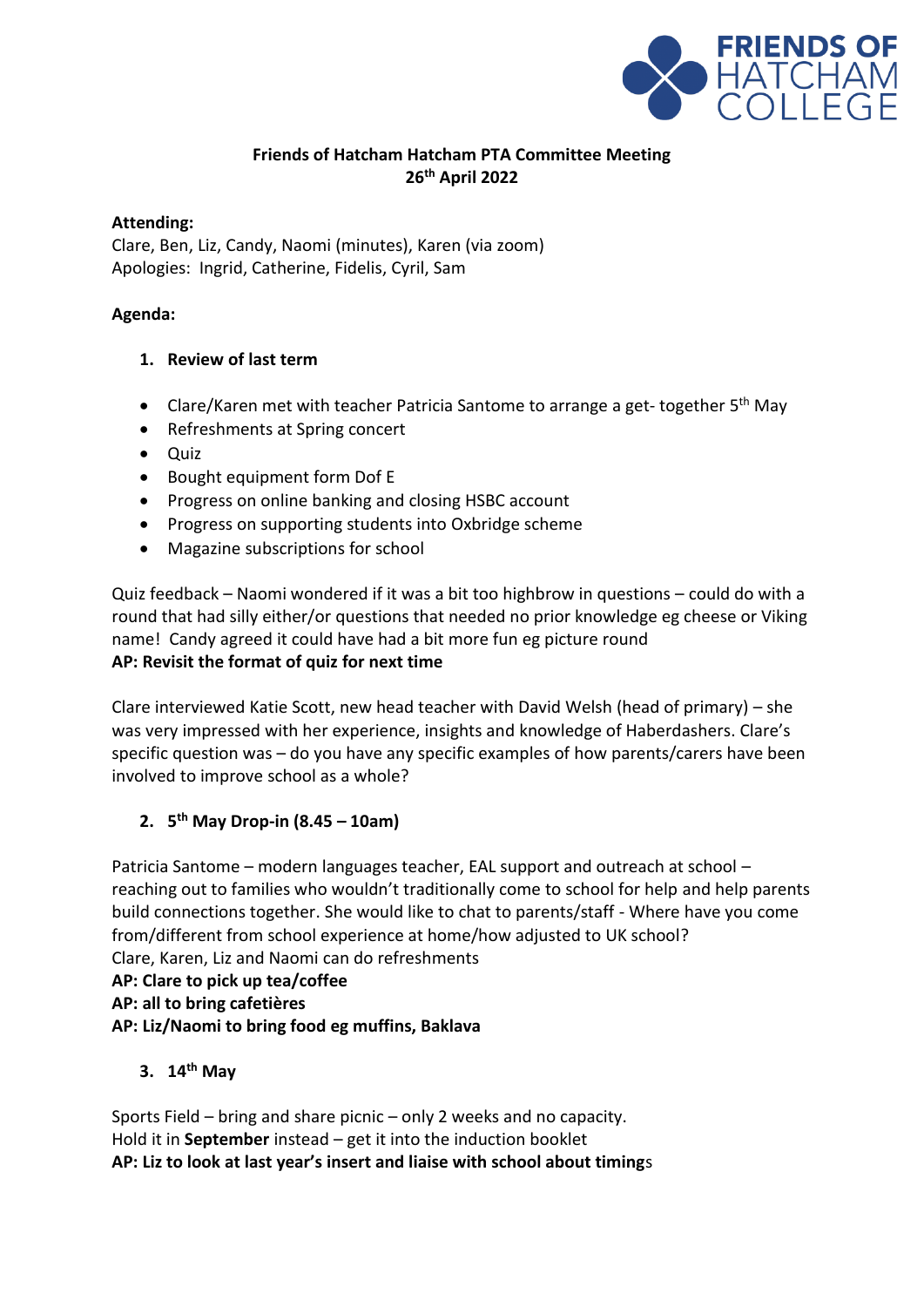

## **4. Banking**

We have internet banking – but we need to apply for a card to pay people online! Ben has chased up branch to get this. But he has a cheque book so can pay expenses. Ben has sent paperwork off to shut the HSBC bank account.

Ben has registered charity with Gift Aid so HMRC are validating charity status. Once we have this:

a) anyone donating via Go Fund me – tick tax payer and get gift aid - we will have to go back via that to look at who has donated – we can retrospectively claim 4 years

b) any small donations up to value £2000 in a year we can say we didn't collect gift aid form but can claim gift aid eg Young Carers

## **AP: Ben will check Amazon Smile/Easyfundraising to see if we can claim Gift Aid on this**

Charity commission Annual Return deadline is May – Ben will do this

Clare created a financial control policy – we have set up a Whatsapp group to authorise expenses to have 2/3 of us – Ben, Naomi, Clare (see Appendix).

Discussion about paying volunteers – policy going forward is that we don't pay parents to do things.

#### **AP: Clare update the website with this policy**

## **5. Uniform and Uniformly**

Sale in May – people will then donate more things in Summer which we can sell at induction day

## **AP: Karen will go into school on Friday to see what has been donated.**

Candy saw a box in the reception area and a trolly of leftovers from last sale in September.

Potential uniform sale date – Friday  $20<sup>th</sup>$  May 4.30pm

**AP: Karen will let us know what needs washing and we can divvy out between us AP: Karen will email Kwame, Tricia and Theo Shenbanjo as to where/when it can be held (need to get there at 3.30 to set up)**

**AP: Put final call out on the WhatsApp groups for donations**

**AP: Liz will follow up with Mr Rowling as to when Year 11s will be able to donate uniform, books etc**

Uniformerly – it is now possible to run an online shop – they can host it. For the moment keep as it is with face-to-face and people can use Uniformerly adhoc themselves.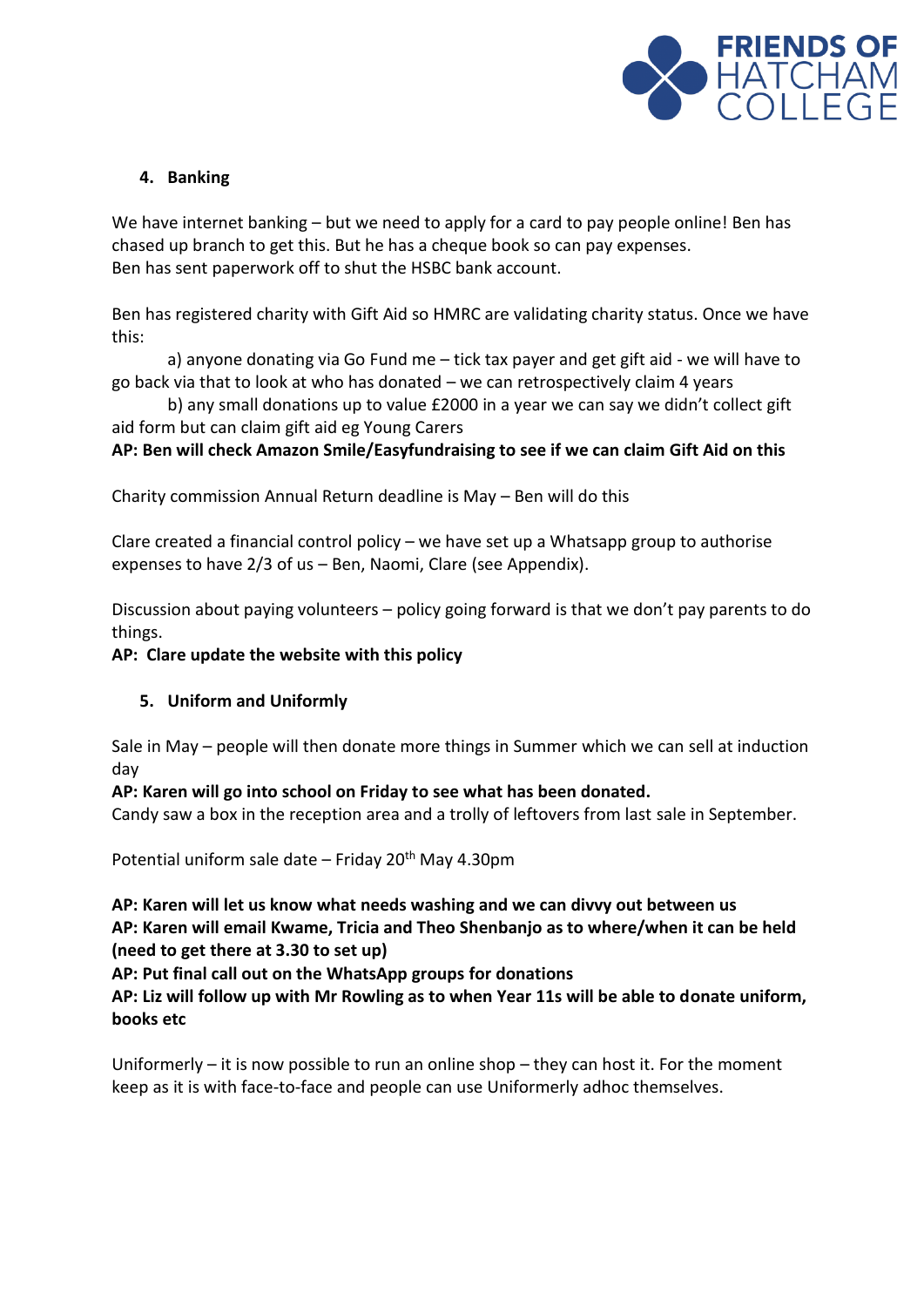

#### **6. Magazine/library**

Clare has set up subscription to: The Week Junior (Jerningam site), Science and Nature (both sites) National Geographic Kids (both sites) and Teen Breathe (Jerningam site)

Ben has The Economist he can donate to Pepys Site, another parents had National Geographic to donate too.

Book sale at Telegraph Hill this weekend. **AP: Ben check if any suitable books left over that can be donated to school.**

## **7. Dyson Courtyard**

Candy – we have given them a lot of information but heard nothing from school. Might be things up in the air with new head having been appointed Candy has some visuals **AP: Candy will send screenshots of potential plan**

# **8. Update on sound/PA In the Heights**

Catherine and Ingrid sent updates before the meeting:

FoHC has £2500 to give to Music department to spend on sound/In the Heights Ingrid emailed Alex Dottridge and cc'd in the parents who have volunteered to come and look at the sound system and make recommendations/help source equipment. Alex said he would pick it up after the Easter holidays.

#### **AP: Ingrid will continue to chase and will update committee**

#### **9. Forum with Interim Head Rob Thomas**

Clare messaged him and he is keen to do a forum – Naomi asked whether he could pull out the themes of parents survey

## **AP: Clare will follow up with Trisher and Rob for a forum date and suggest covering the survey**

## **AOB:**

Liz – any parents running Marathon and Friends could be the charity? Gift Aid can be claimed on this. Ben is doing Royal Parks – can do this

Clare had an email from Mr Human – peripatetic piano teacher at school to see if we can fund maintenance of 12 pianos - Karen raised issue is this something school should fund, aren't we a music specialist school?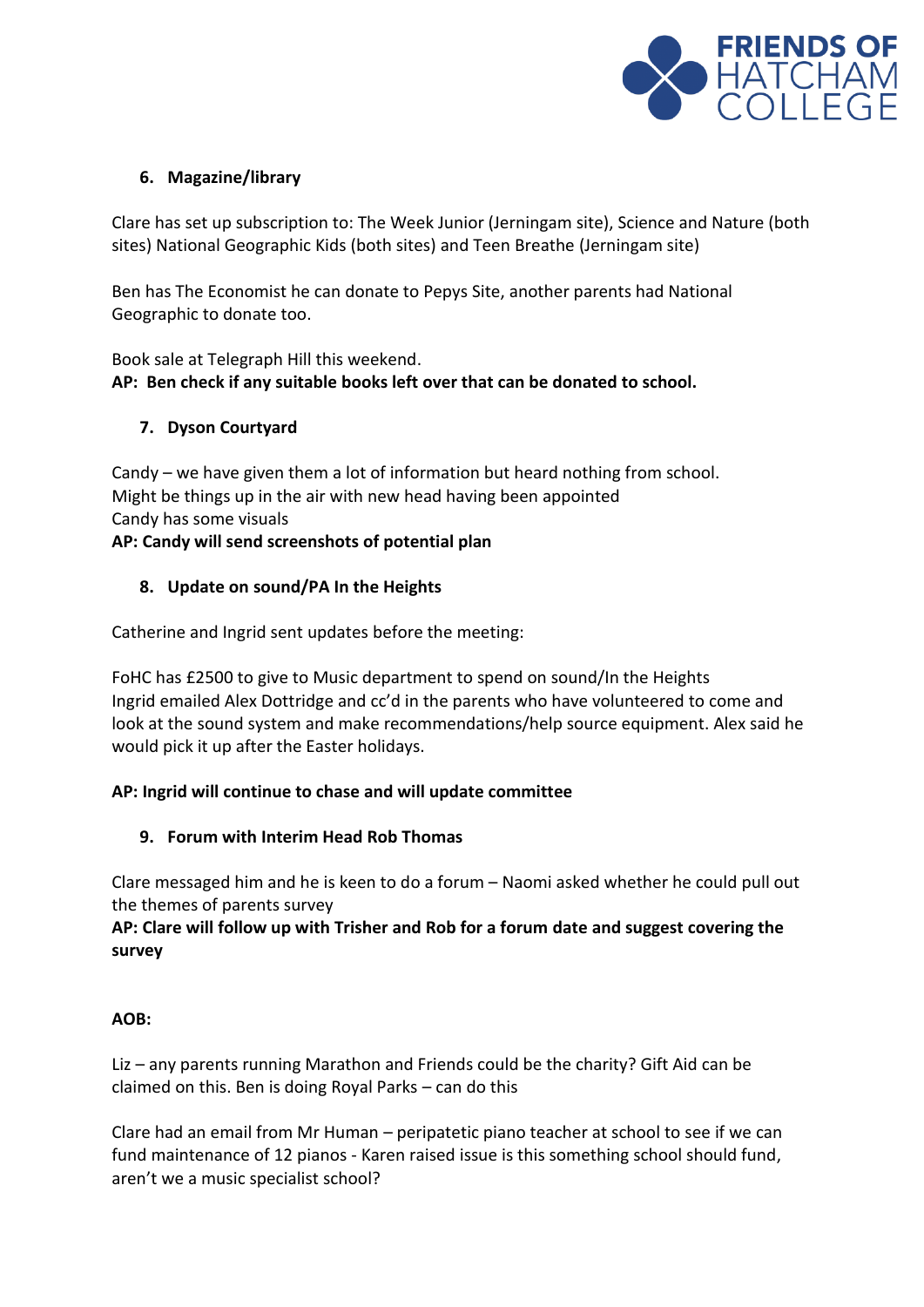

**PostScript** – Clare has proposed FOHC pay for £300 for very specific repairs on condition that school pays £1000 to tune them – it appears there has been a significant period of neglect where they have only been tuned occasionally. Mr Human proposed a piano recital to raise funds which FoHC could support.

#### **Clare will respond to Mr Human with the proposed offfer**

In the Heights/Sports Day may have a clash – school website says In the Heights is  $11<sup>th</sup>$ -13<sup>th</sup> July but no date for sports day

**AP: Naomi will contact school to find out whether there is a clash**

Year 11 Prom - Liz has been contacted to say that there are not enough funds to hold it but could we support this? Clare suggested £2-300 for this **AP: Liz will email Mr Rowling to see what they need.** 

Clare contacted Ms Chodhury to say FoHC will subsidise Year 13 hoodies – last year we donated £300.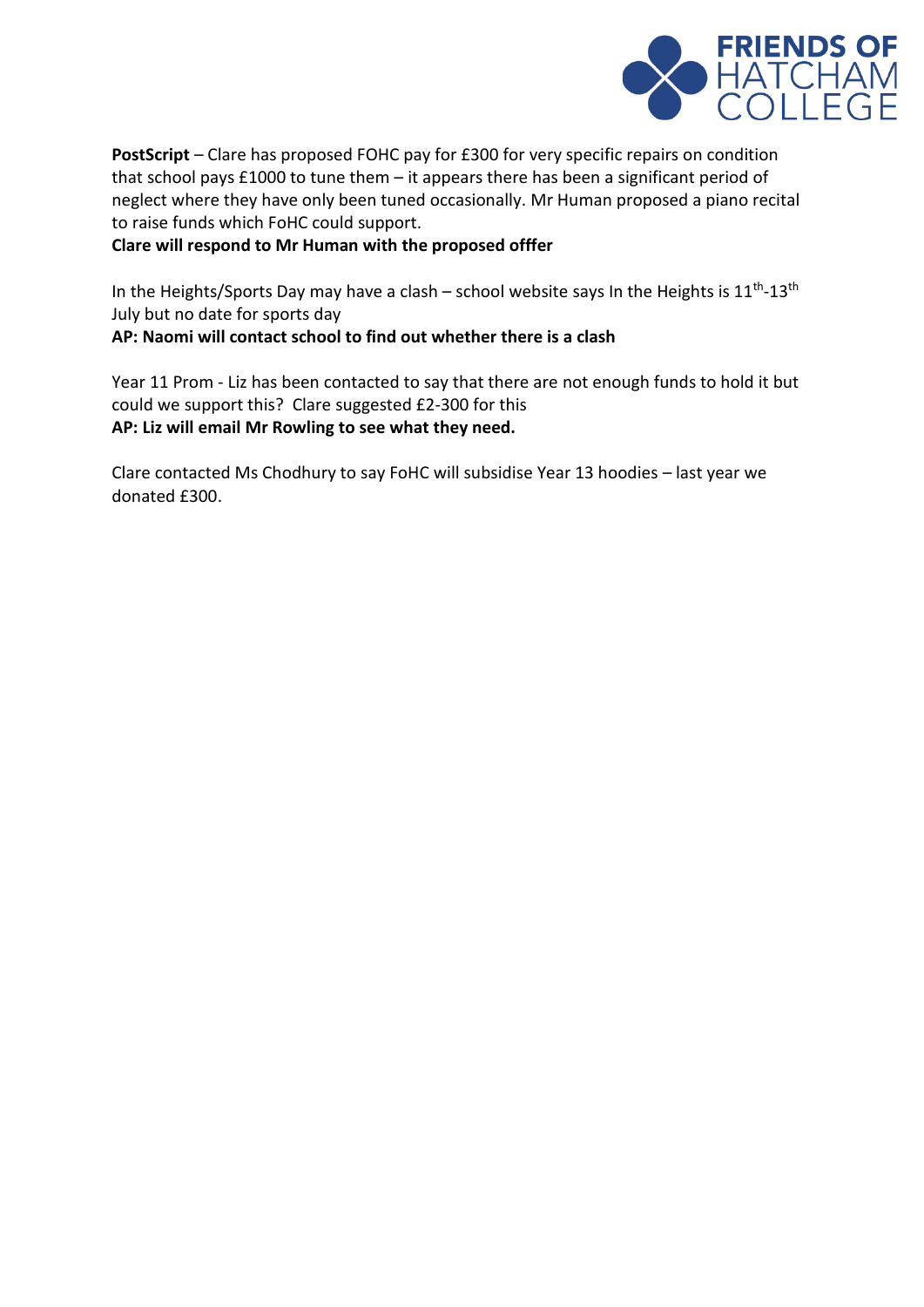

#### **APPENDIX**

#### **Friends of Hatcham College Financial Control and Expense Policy**

#### Version 1 – March 2022

#### **Introduction**

This policy sets out the principles for Financial Control and Expenses within Friends of Hatcham College ('the PTA'). It is relevant to all within the association and is endorsed by the committee of Friends of Hatcham College. It will be reviewed annually, prior to the AGM, to ensure that it remains appropriate to the Organisation and its volunteers' needs.

#### **Applicability**

This policy is applicable to all Trustees and Committee Members who are legally responsible for the running of the association and for all Members of the Association who are entitled to be reimbursed for out-of-pocket expenses which they legitimately incur whilst supporting the delivery of the charity's objects.

#### **Bank Account Management**

- The Bank mandate requires one signature from a pool of three to four signatories
- Any payments made through online banking or via Direct Debit should be authorised by one other signatory, using the designated WhatsApp group. The authorisations should be exported and saved by the Treasurer on a termly basis, and filed with all other financial documentation.
- The Treasurer will operate the bank account.

#### **Use of Bank Cards**

- Any Bank card issued is the property of the PTA and should be returned to the committee if the card holder is no longer an elected committee member.
- Bank cards should only be issued and used by the authorised bank signatories named on the card.
- Any purchases made using the PTA bank card require a receipt to be handed to the Treasurer for correlation with the bank statement
- All purchases must be agreed by the committee prior to purchase

#### **Online Banking**

- Any online banking details issued are to be stored safely and only known to the person they have been issued to.
- If online banking details have been issued to an individual it is for their use only and not to be shared.
- If online banking details have been issued for the association rather than individuals then these should only be known to the current bank signatories that have authority to act on behalf of the association.
- Dual authorisation is required meaning one person creates the transaction and another signatory authorises the transaction via the designated WhatsApp group process. The committee should have agreed to any payments or transfers in advance.
- If a person with online bank details leaves the committee they should be removed as a bank signatory and the bank notified to remove their online access.

#### **Expenses**

All Trustees of the PTA may be reimbursed for reasonable expenses incurred whilst carrying out their duties as a Trustee or member with Friends of Hatcham College. All expenses must be approved by two members of the committee of whom neither may be the claimant.